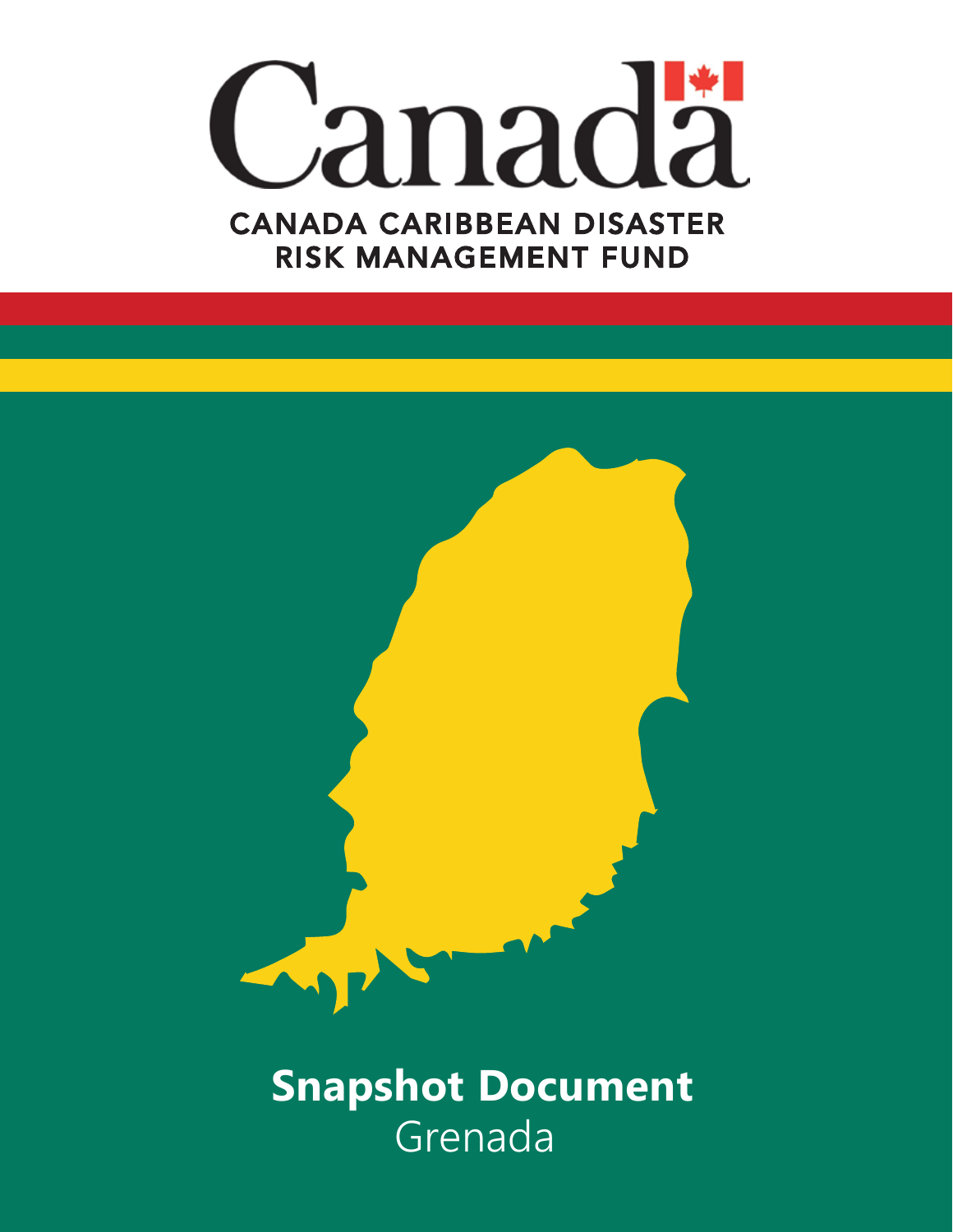# **About The CCDRMF**

The Canada Caribbean Disaster Risk Management Fund (CCDRMF) is one component of Global Affairs Canada's larger regional Caribbean Disaster Risk Management Program. The CCDRMF is a competitive fund designed to support community-driven projects that enhance the resilience of communities and reduce risks from natural hazards (e.g. floods, droughts, tropical storms, hurricanes) and climate change.

Established in 2008 small grant facility, the CCDRMF finances projects ranging from CAD \$25,000 to CAD \$75,000, and up to CAD \$100,000 in exceptional cases. The target audience is community-based organisations, non-governmental organisations, civil-society organisations, and government agencies wishing to undertake community projects in the following beneficiary countries<sup>1</sup>: Antigua and Barbuda, the Bahamas, Barbados, Belize, Dominica, Grenada, Guyana, Jamaica, Montserrat, St. Kitts and Nevis, St. Lucia, St. Vincent and the Grenadines, Suriname, and Trinidad and Tobago.

For the purposes of the CCDRMF, a 'community' is defined as 'a group of people living in the same geographical area (such as a neighbourhood, district, city or town)' or 'a group of people

with similar interests (such as youth and women) or livelihoods (such as farmers or fishers)'.

Between 2008 and 2015, there have been nine (9) Calls for Proposals and in total, the Fund received 212 project applications. Only forty-three (43) projects, 20%, from thirteen (13) countries, met the criteria and were eligible for consideration.

Following a rigorous development process, the Fund has supported thirty-four (34) sub-projects in 11 countries valued at just over CAD\$2.2M. The projects have strengthened disaster risk management through improved emergency communication systems, shelter retrofits and safer building practices, flood mitigation and land stabilisation, water storage, food security and climate-smart agriculture, and mangrove restoration.

**1 In addition, one small community project was approved for the British Virgin Islands**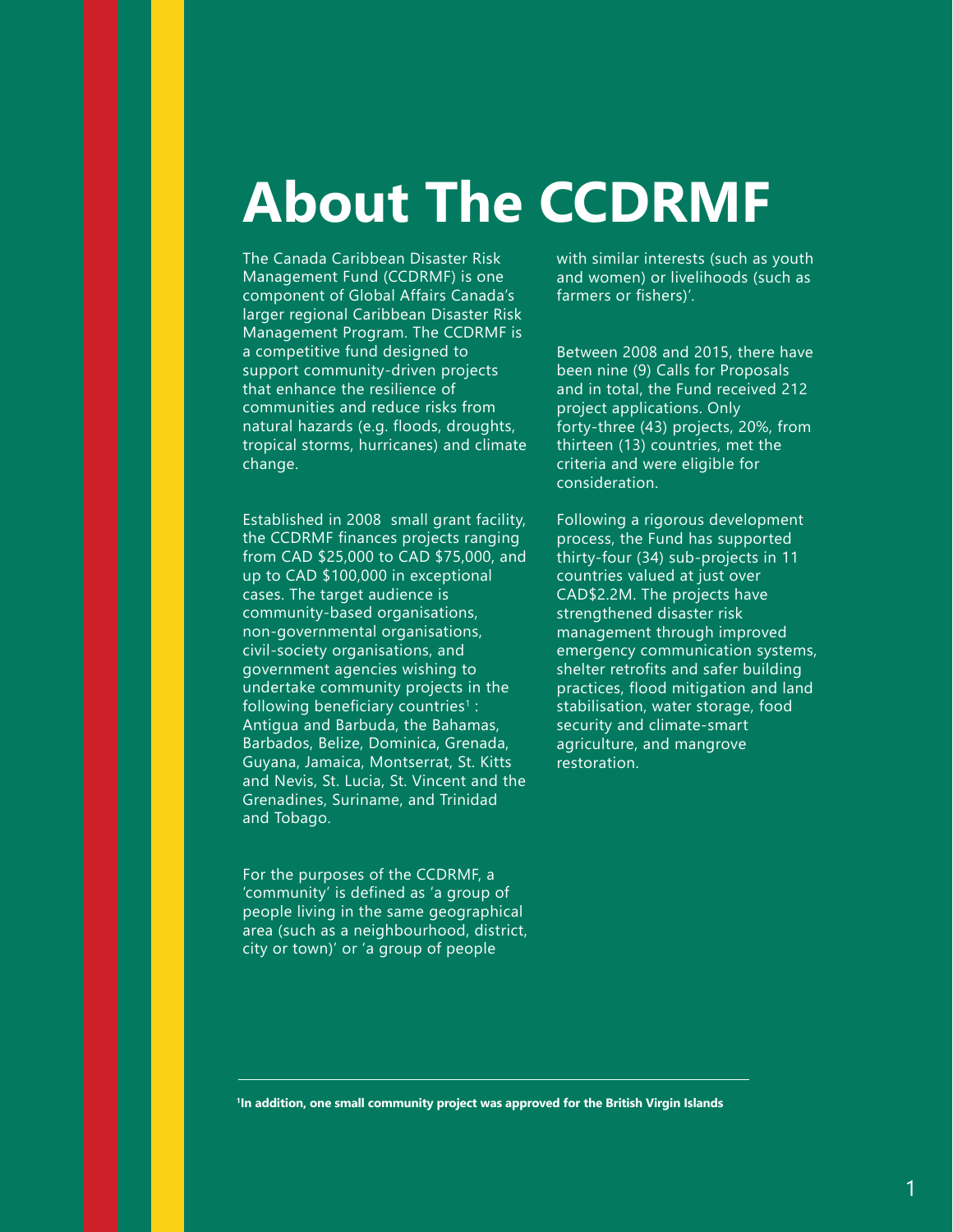

# **Island Overview**

The volcanic island of Grenada is the southernmost of the Windward Islands and a tri-island State consisting of Grenada  $(312 \text{ km}^2)$ , Carriacou (34  $km<sup>2</sup>$ ) and Petite Martinique  $(2.3 \text{ km}^2)$  as well as a number of smaller uninhabited and semi-inhabited cays. Grenada has a humid tropical climate with distinct rainy and dry seasons. Carriacou and Petite Martinique generally receive lower levels of rainfall and during the dry season can experience severe drought conditions. Freshwater resources are found in the many rivers, streams and lakes on the main island of Grenada. This is in marked contrast to Carriacou and Petite Martinique, where no permanent freshwater streams exist.

Historically, Grenada has been affected by a range of hydro-meteorological (hurricanes, tropical storms, tropical depressions, storm surges, droughts, floods) and geological (landslides, rock falls, volcanic eruptions, earthquakes and tsunamis) hazards.

Although Grenada's southerly location makes hurricane landfall uncommon, the country has experienced substantial damage during such encounters. In 2004 Hurricane Ivan resulted in the death of approximately 39 persons . Overall damages were estimated at

twice Grenada's GDP at the time (US\$889 million). Almost one year later, the country was hit by Hurricane Emily which further damaged infrastructure and retarded recovery. Grenada is regularly exposed to the risk of landslides especially during the rainy season with much of the impact along the road network. Storm surge is also problematic in exposed coastal areas either through localised flooding in low-lying reaches or through cliff side erosion.

There are two active volcanoes, Mount St. Catherine in the centre and the submarine volcano Kick-'em-Jenny. Kick-'em-Jenny has erupted 12 times since 1939, with the 1939 eruption recorded as the strongest, producing a tsunami estimated at 2 m. While earthquake risk is moderate to low, seismic events associated with Kick-'em-Jenny pose a significant risk of earthquake impact.

Of course, like other small island developing states (SIDS), Grenada is also vulnerable to the impacts of climate change, including changes in temperature and precipitation, intensified hydro-meteorological events and associated hazards, and sea level rise.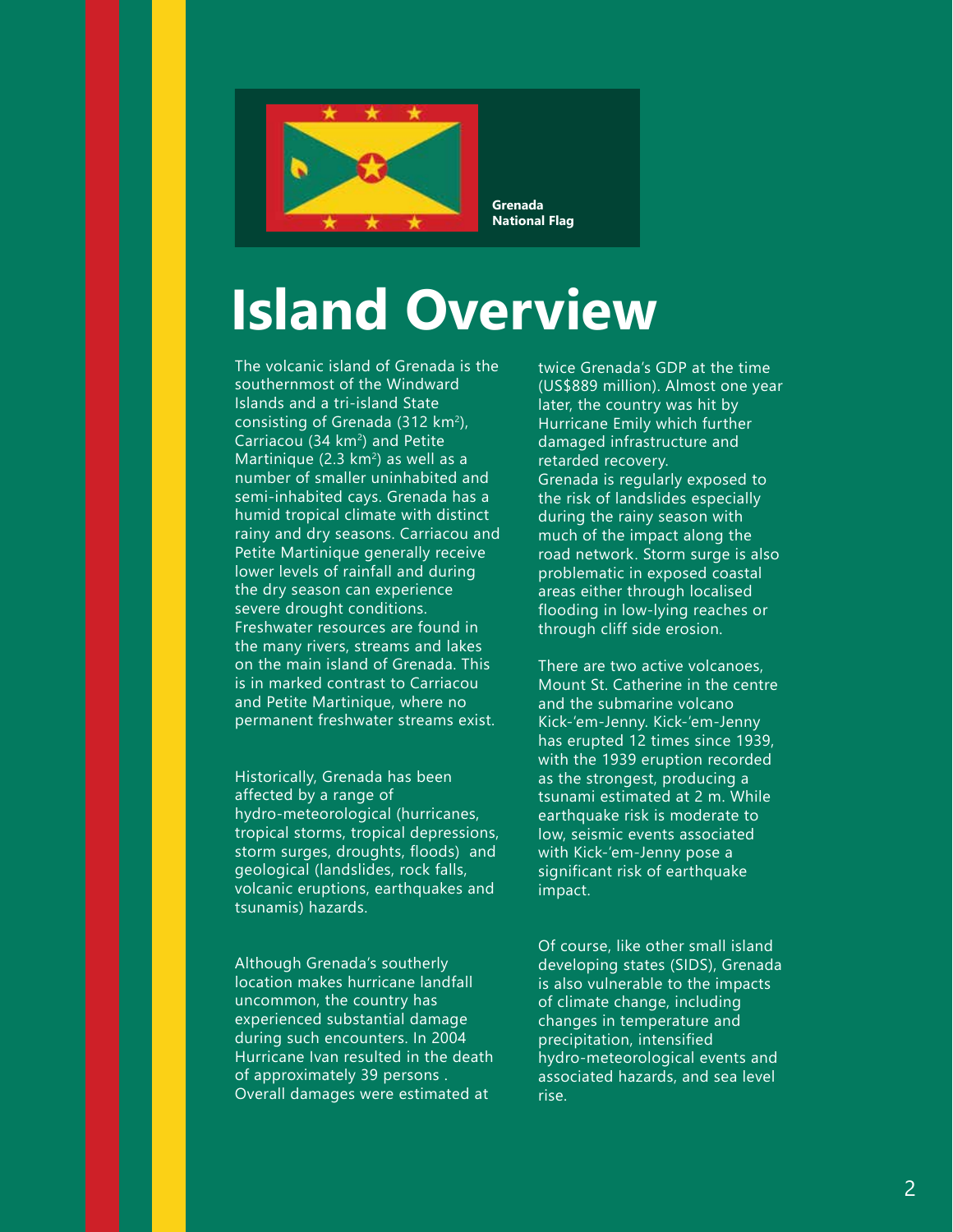## **CCDRM Fund Projects in Grenada**

The CCDRMF has received eighteen (18) project applications from Grenada. Of these, two (2) community-based projects were approved. These projects support disaster risk management through safer building practices and improved accommodation of people with disabilities in shelters.

### **Reducing risk and improving living conditions through community involvement in safer building practices & lifesaving skills**

The communities of Pearls and Telescope had been negatively impacted over the years by a number of factors including poverty and unemployment. Poor economic conditions have given rise to substandard construction techniques and utilization of inferior materials resulting in inadequate shelter and protection for families. This project aimed to increase the capacity of these communities to adopt safer building practices and lessen the impact of flooding and soil erosion by designing and implementing a mitigation initiative. With support from the project, 30 persons were trained in safer housing practices, 31

houses were renovated to increase their resilience against flooding, approximately 100 feet of drains were cleared, 700 trees were planted on individual family plots, and 25 persons were trained to function as part of a Community Disaster Response Team. Houses in the communities are now safer and more resilient because of safer housing building techniques. Vulnerable families feel a sense of pride and improvement in their way of living. Families are also benefiting from the fruit trees planted which is also supporting a healthier lifestyle among residents.



Reducing risk and improving living conditions through community involvement in safer building practices & life saving skills

## Project Organisation Objectives

**Grenada Red Cross**

1. To increase the capacity of communities through the adoption of safer building practices.

2. To reduce the risk of flooding by designing and implementing a mitigation initiative aimed at lessening the impact of flood water and slowing down the rate of soil erosion.

**2014-2016 \$87,537.04 \$111,936.04** Project Period GAC Contribution Total Project Cost

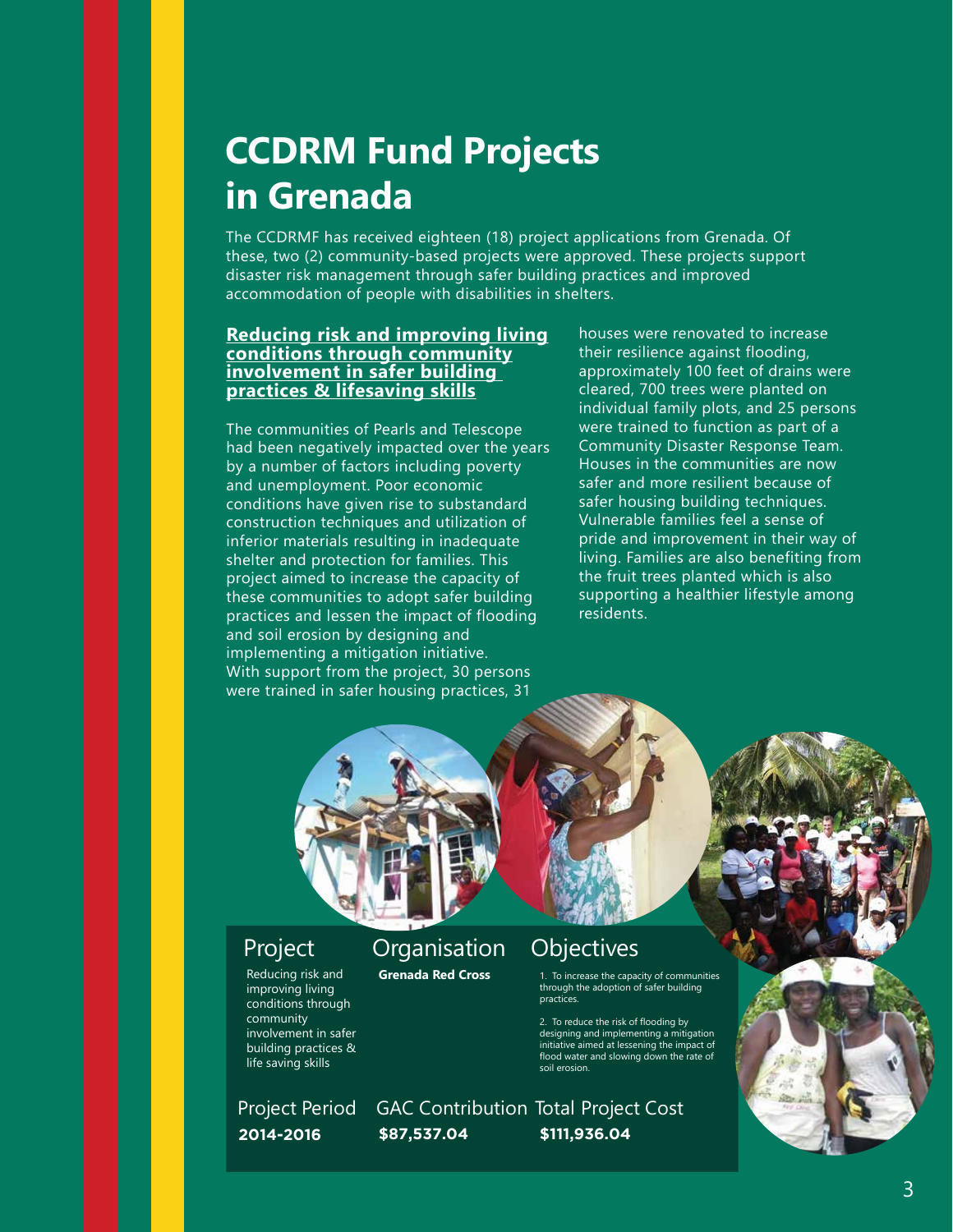### **Retrofit and Upgrade to Emergency Shelters (for persons with disabilities and the elderly)**

Grenada is susceptible to many hazards including droughts, floods, fires, landslides, tsunamis, volcanoes, earthquakes, storm surge and hurricanes. There are several buildings, used as emergency shelters located across the island; however, the needs of differently abled persons and the elderly was not considered during the design of most of these buildings, including those used as emergency shelters. This project aimed to upgrade the buildings used as Emergency Shelters (schools and community centres) in most parishes throughout Grenada to ensure that they provide ease of access and comfortable accommodation for the elderly, and physically challenged persons. With support from the project, wheel chair access was provided at several shelters including St. John's Christian Secondary School, Marian Community Centre, Westerhall Secondary School, and Corinth Community Centre. Upgrades of washrooms were executed at St. John's Christian Secondary School and Dover Government School. Water tanks with Stands were installed at the Chantimelle Community Centre, Maran Community Centre, Mt Granby Seventh Day Adventist Church, Clozier Community Centre, St James

Community Centre and Pearls Community Centre.This project sets a precedence for future public sector projects to follow in ensuring that the needs of persons with disabilities and special needs are incorporated.



Retrofit and Upgrade to Emergency Shelters (for persons with disabilities and the elderly)

## Project Organisation Objectives

**National Disaster Management Agency (NaDMA**)

To upgrade Emergency Shelters (schools and community centres) in most parishes throughout Grenada to ensure the emergency shelters provide access and accommodation for elderly, and physically challenged persons.

**2017-2019 \$99,173.00 \$116,754.67** Project Period GAC Contribution Total Project Cost